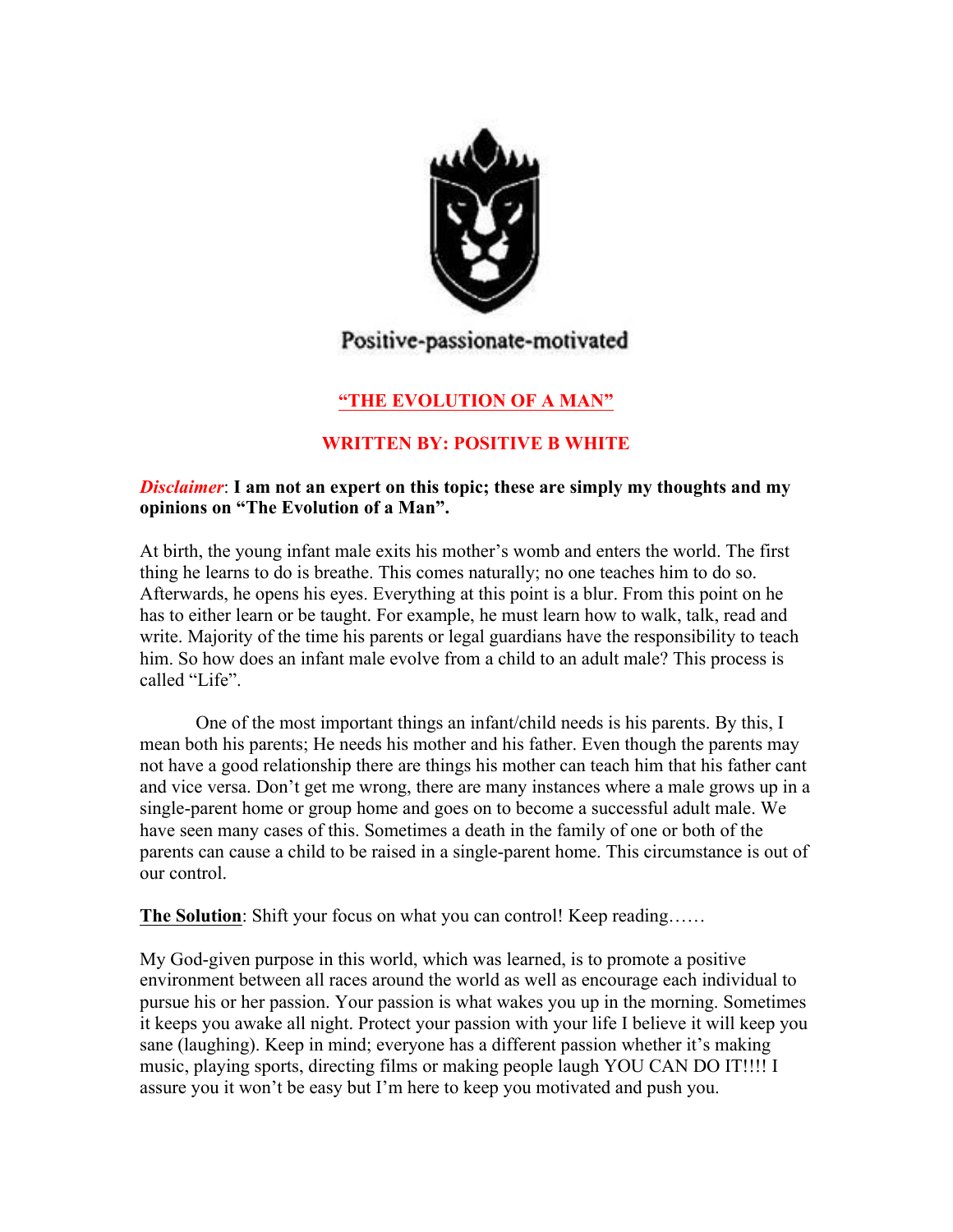In Conclusion, I want to share with you the four keys to success in "Life".

- **1. Keep God first in all you do**
- **2. Keep a POSITIVE attitude**
- **3. Find out your passion and pursue it**
- **4. Stay motivated- keep a team full of go-getters and mentors around you at all times**

I hope this letter helps!

My Best Wishes,

Positive B White